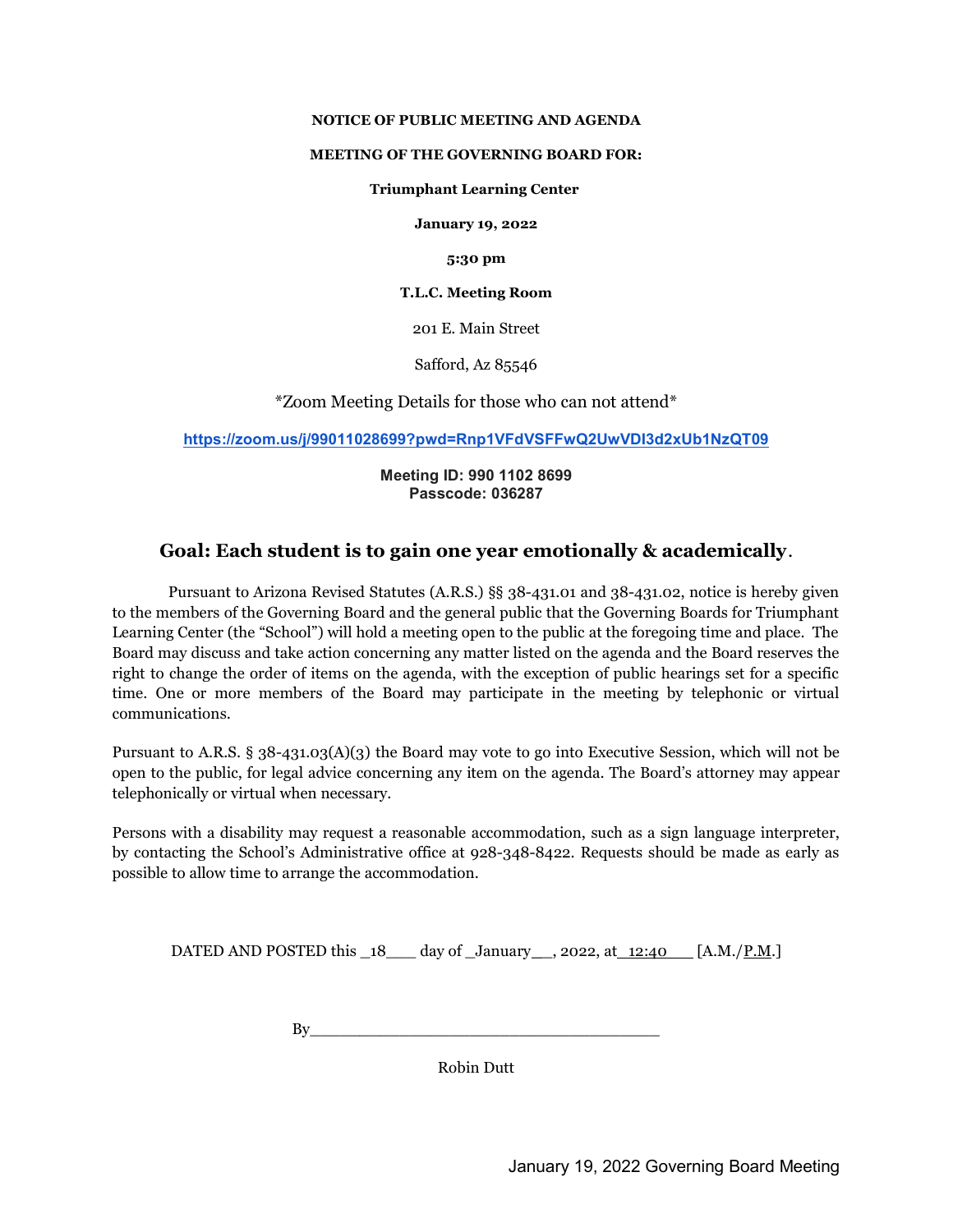# **Agenda**

- 1. Call to Order
- 2. Roll Call

| Absent | <b>Present</b> | <b>Name</b>            |
|--------|----------------|------------------------|
|        |                | <b>Robin B. Dutt</b>   |
|        |                | <b>Jack Mortensen</b>  |
|        |                | <b>Tom Thompson</b>    |
|        |                | Dan Ziccarelli         |
|        |                | <b>Nona Herrington</b> |

- 3. New Business:
	- A. Review and Approve of November 17, 2021 Minutes
		- There are no minutes for December due to meeting being cancelled.
	- B. Sign and Approve warrants
- 4. Integrity Report
- 5. Financials
	- Reconciliation (Bank Statements)
	- Profit & Loss
	- Budget Vs. Actuals
	- Balance Sheets
	- **Cash Balances**
	- Past reconciliations